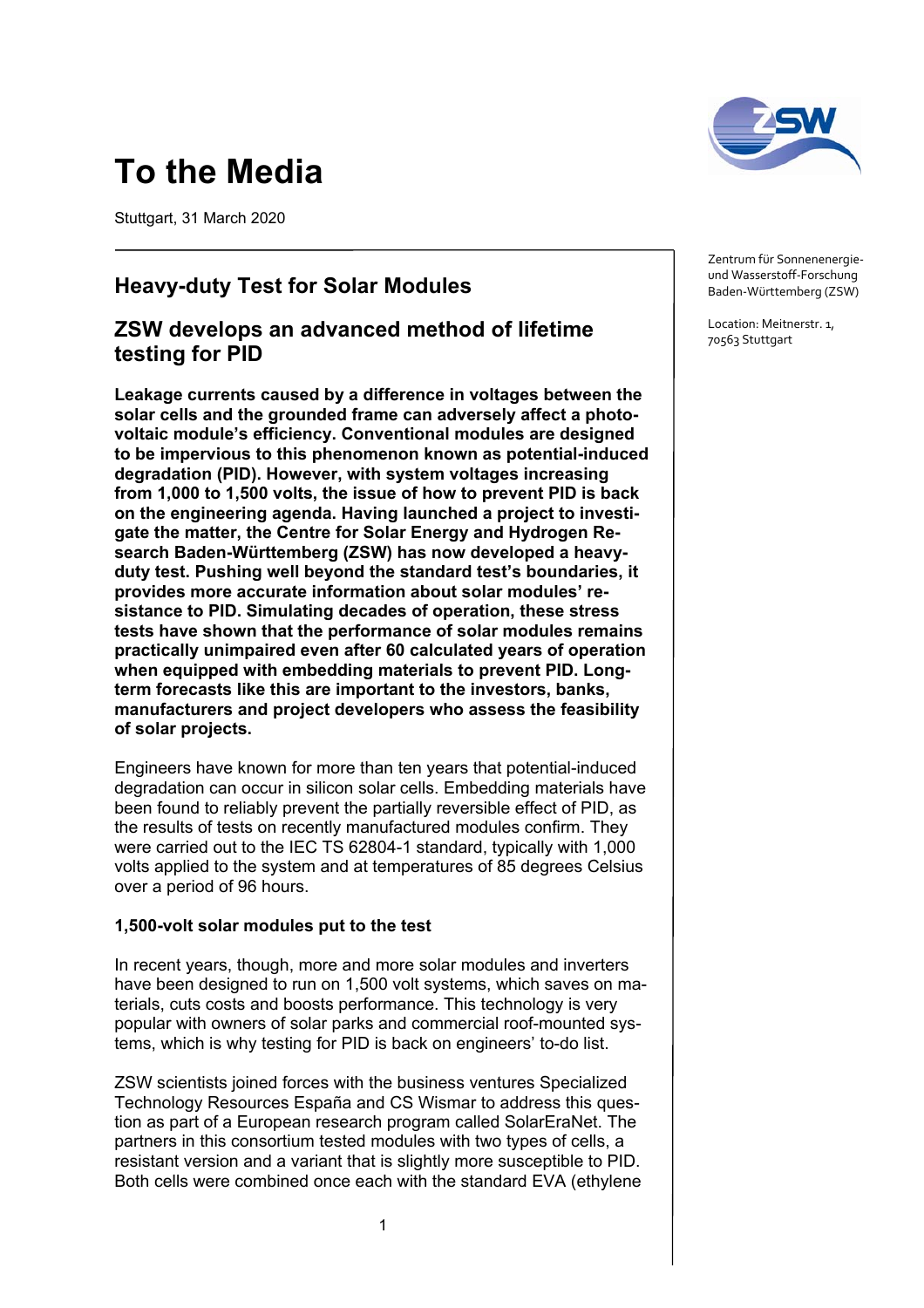

vinyl acetate; EVA-1) embedding material, an improved, highly resistive EVA (EVA-2), and with a polyolefin elastomer (POE).

All investigated variants had passed the customary IEC standard PID test with 1,500 volts. They continued to perform at more than 95 percent of their capability after the trial, with the efficiency loss ranging between 1.0 and 2.4 percent. Even extending the test's duration to 600 hours did not result in any significant deterioration. However, this test does not allow for more nuanced statements about a module's resistance to PID.

#### **Heavy-duty test provides data on modules' resistance to PID**

The researchers carried out a far more extreme PID test to gain insight beyond the scope of the IEC standard. It subjects solar modules to the wear and tear of decades of operation to provide realistic lifetime data about their susceptibility to PID. To this end, the partners combined the stress-inducing components of the established test and increased the voltage by 67 percent to 2,500 volts. With trials running up to 1,000 hours, this test was more than ten times longer than the standard test. A conductive metal foil attached to the front provided the contact to the modules.

The results showed that PID causes the performance of modules with the EVA-1 embedding material to drop by up to around five percent after two calculated years of operation in a 1,500-volt system. The researchers assumed the worst case and did not consider recovery effects. Modules equipped with EVA-2 held up even better, with the performance decreasing up to five percent only after 22 years of operation. According to the ZSW's calculations, modules with a POE would show practically no signs of PID even after 60 years in operation.

"With our new test, we will be able to determine the resistance to PID with unprecedented precision. The embedding material in the solar modules has a major influence on their resistance to PID. Modules equipped with POE are absolutely stable in that respect," says Peter Lechner, head of SOLAB, the ZSW's photovoltaic testing laboratory.

The Federal Ministry for Economic Affairs and Energy (BMWi) funded the SolarEraNet research project entitled "NELL – Novel Encapsulant for Long Lifetime High Voltage Resistant PV Modules" (funding code 0324229).

The Zentrum für Sonnenenergie- und Wasserstoff-Forschung Baden-Württemberg (Centre for Solar Energy and Hydrogen Research Baden-Württemberg, ZSW) is one of the leading institutes for applied research in the areas of photovoltaics, renewable fuels, battery technology, fuel cells and energy system analysis. There are currently around 280 scientists, engineers and technicians employed at ZSW's three locations in Zentrum für Sonnenenergie‐ und Wasserstoff‐Forschung Baden‐Württemberg (ZSW)

Location: Meitnerstr. 1, 70563 Stuttgart